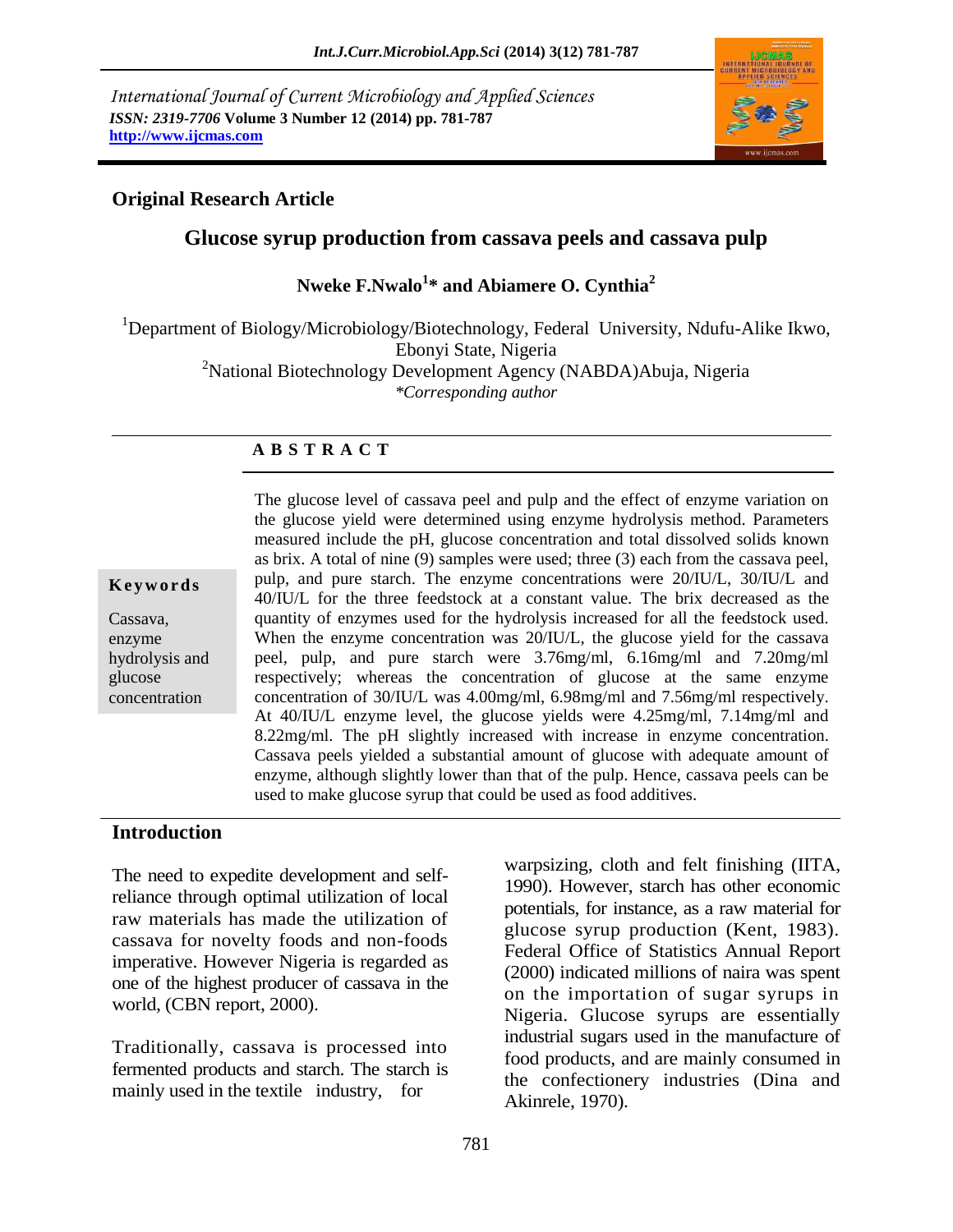The starch molecule consists of glucose units which are linked by  $\alpha$ -1, 4-glycosidic bonds to form amylose chain while amylopectin shows a highly branched structure with  $\alpha$ -1, 6-glycosidic bonds, in addition to the  $\alpha$ -1, 4- linkages. Hydrolysis of starch occurs when linkages between the anhydrouspyranose units are broken catalytically by acid or enzyme catalysis (Akinola and Ayanleye, 2004).

However, the use of enzymes is preferred to acid, since it produces high yields of desired products and less formation of undesired products such as toxic compounds (Sanj ust, 2004).

The breaking down of the α-1,4 and α-1, 6 linkages to small units of glucose (monosaccharide) is made possible by the actions of α- amylase and glucoamylase (enzymes) respectively (Wong *et al.*2001).

Glucose syrup is made from the hydrolysis of starch. Maize is commonly used as the source of the starch, in which the syrup is called "corn syrup", but glucose syrup is also made from other starch crops, such as potatoes, wheat, barley, rice and cassava (Peter, 2010).

Glucose syrup containing over 90% glucose can be *used* in industrial fermentation (Dziedzic and Kearsley,1995), but syrups used in confectionery manufacture contain varying amounts of glucose, maltose and higher oligosaccharides, depending on the grade, and can typically contain 1 0% to 43% glucose (Jackson,1 995).

Glucose syrup is used in foods to soften texture, add volume, prevent crystallization of sugar, and enhance flavour. By converting some of the glucose in corn syrup into fructose (using an enzymatic process), a sweeter product, high-fructose corn syrup can be produced (Knehr,

2008).This research work is aimed at determining the amount of glucose produced from cassava peel and Pulp and the effect of enzyme variation on the yield of glucose syrup from cassava peel and pulp. It also compared the yield and quality of glucose syrup from cassava peel and pulp using enzyme hydrolysis method.

### **Materials and Methods**

### **Sample Collection**

The cassava tuber (*Manihot esculenta*), which is the feed stock for the project was harvested from the farm in Abakaliki Local Government Area of Ebonyi State. It is the major staple food within the locality, cheaply available and easily processed into Garri or Akpu. The drying, hydrolysis and all other analytical works were carried out at Project Development Institute (PRODA), Emene Enugu in Enugu State.

#### **Preparatory Procedure**

The harvested cassava was washed with water, peeled and the fiber content removed. The fleshly peeled cassava sample was spread on a clean floor. The peels and the flesh were allowed to stay under the sun for seven days, to ensure drastic reduction of the moisture content. The brittle dehydrated cassava sample was further milled by a roller-mill into a granular form. The milling was repeated to obtain a more uniform material. The roller-mill milled and sieved the sample simultaneously. A powdery dustlike product was obtained.

### **Enzyme Hydrolysis**

Twenty (20) grams of the dried, milled, and sieved cassava peel sample was weighed into 3 different beakers. Similarly, 20 grams of the dried, milled and sieved cassava flesh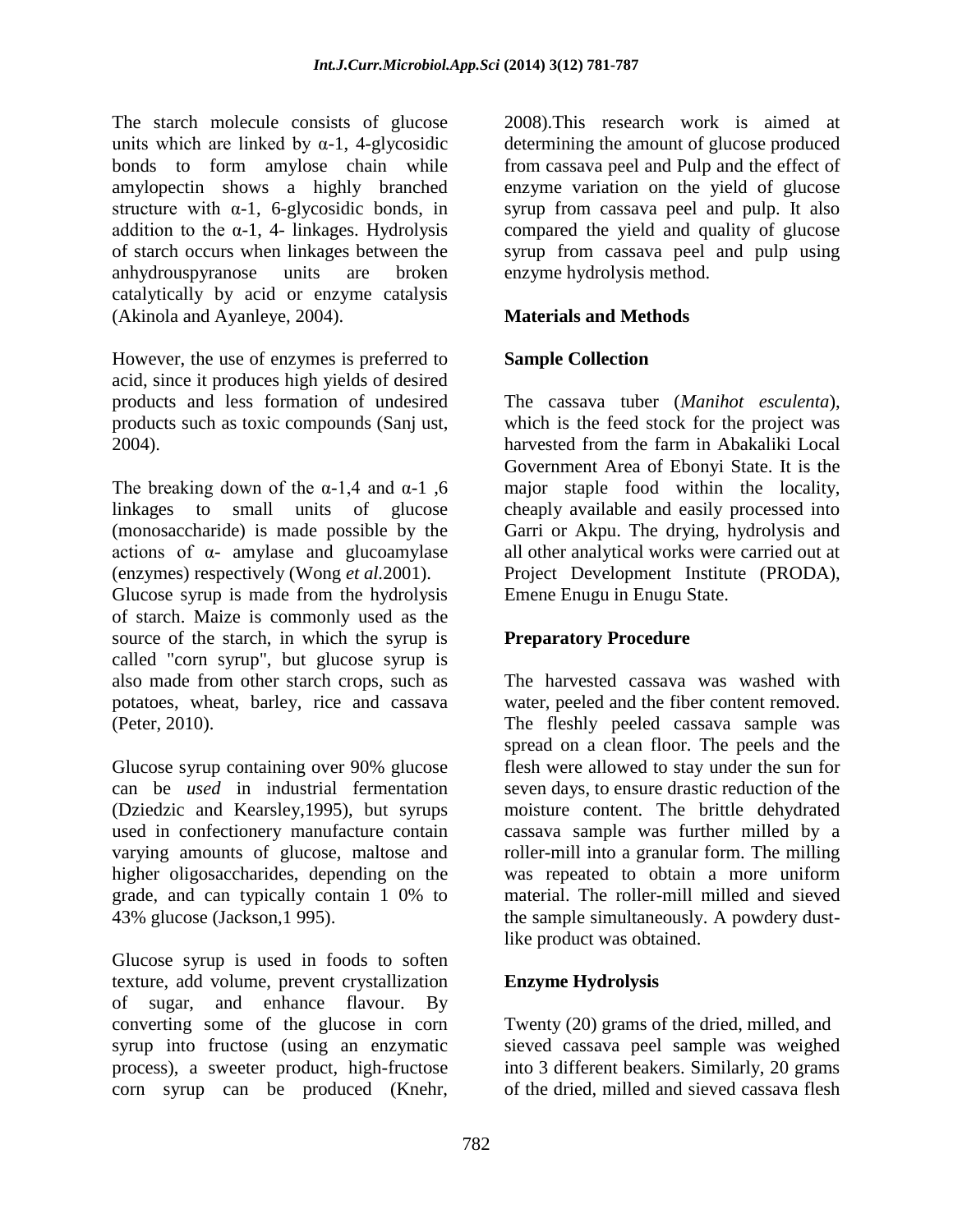was weighed into 3 other beakers. Finally, 3 beakers were also set up each containing 20 g of pure starch as a control. 20 ml of distilled water was added to each of the nine beakers and mixed with a glass stirrer to form dough like substance. Then another 70 ml of distilled water was added to each of the beakers and stirred continuously to ensure uniformity. This formed a slurry substance, which was allowed to stay for ten (10) minutes to ensure that the starch swells up so as to allow the enzyme act upon it. The pH of the soaked samples were determined with an electronic pH meter.

Each of these mixtures was brought to gelatinization on a hot plate at a temperature of 65ºC. At this point, 130 ml of distilled water was added so as to form a slurry substance. The slurry mixture was allowed for 1hour 30 minutes on a magnetic stirrer at 43ºC for partial hydrolysis to take place. The pH of the slurry mixture was checked again with an electronic pH meter.

The slurry mixture was filtered using a cheese cloth to remove the non-hydrolysate (Crude fiber). Twenty millilitres of  $\alpha$  and  $\beta$ amylase solution each, was added to three beakers containing cassava peel solution, cassava flesh solution, and pure starch control.

A volume (30ml) of α and β-amylase solution each, was added to 3 beakers containing cassava peel solution, cassava flesh solution, and pure starch control. 40ml of α and β-amylase solution each, was added to 3 beakers containing cassava peel solution, cassava flesh solution, and pure starch control.

All the nine beakers for enzyme hydrolysis were held in a water bath at 65ºC for 1hour for amylase activity. The temperature was reduced to 58ºC and 3 ml of amyloglucosidase added to each of the nine beakers and further allowed for 1hour 45 minutes to breakdown the entire remaining starch, maltose and other dextrins into glucose. Thereafter a cheese cloth was used to extract the syrup-like filtrate. The nine beakers were then transferred to a fume cupboard for evaporation and concentration. The pH of the resulting concentrated glucose syrup was determined. The Brix was measured with a refractometer, and the glucose content was determined using Fehling's method of glucose estimation.

# **Result and Discussion**

The results of the analysis carried out on the glucose syrups obtained at the end of the enzyme hydrolysis of cassava peel, cassava pulp and the control starch are presented in the tables below.

### **Enzyme Hydrolysis of Cassava Peel**

From the result obtained in the hydrolysis of the cassava peel, the yield of glucose increased as the concentration of enzyme added increased. However the Brix decreased as the enzyme concentration increased as shown in Table 1.

### **Enzyme Hydrolysis of Cassava Pulp**

The glucose yield increased as the concentration of enzyme added increased. The Brix however decreased as the enzyme concentration increased just like in the peels.

#### **Enzyme Hydrolysis of Pure Starch Control**

As the concentration of enzyme increased the yield of glucose in the syrup increased just like in the test samples. The Brix decreased as the concentration of enzyme increased as shown in Table 3.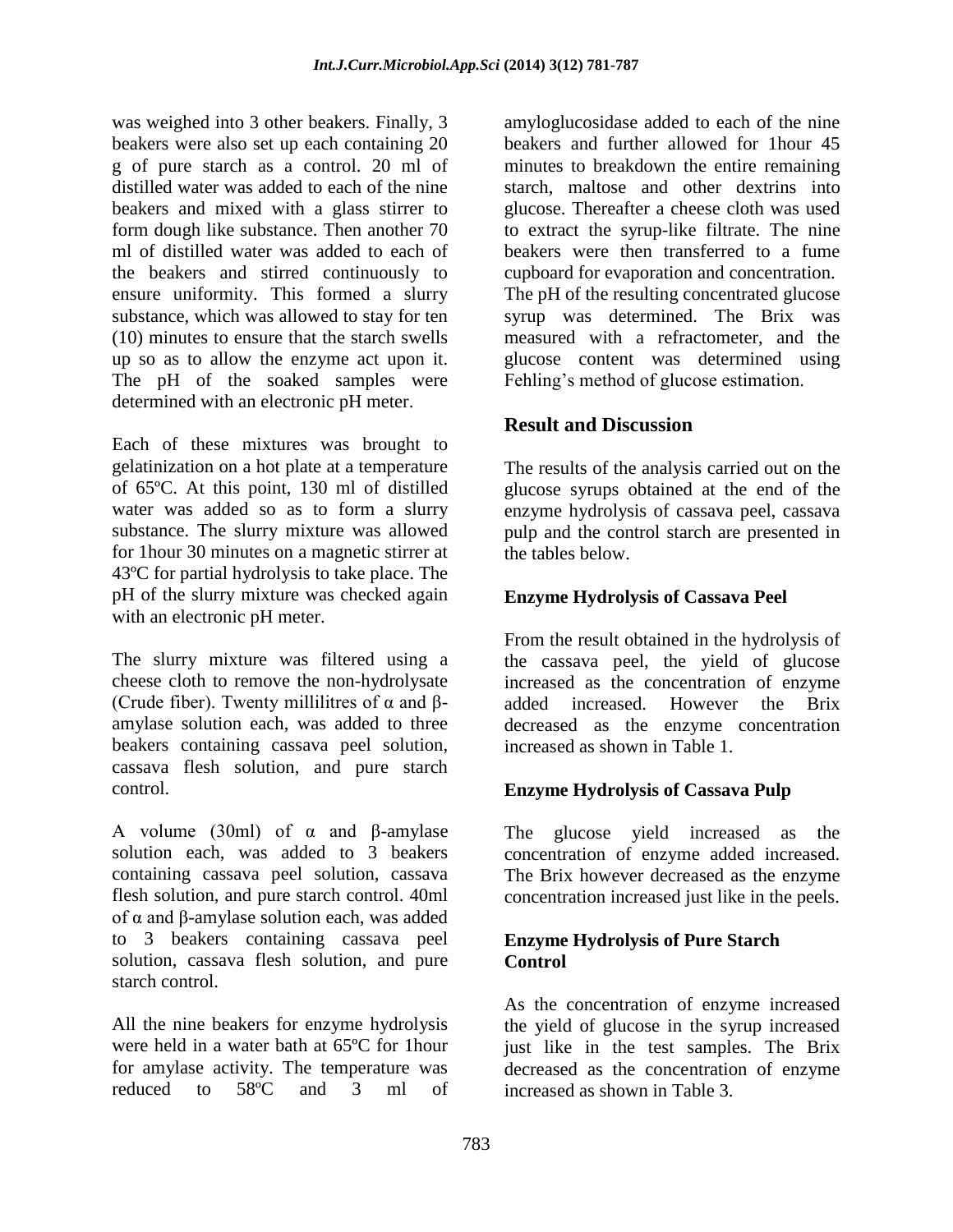From the results obtained in this study, it was observed that although the cassava pulp yielded more glucose (mean value of 6.76 mg/ml) than the cassava peel (mean value of 4.00 mg/ml), yet the cassava peel yielded a substantial amount of glucose, and from the sensory evaluation carried out, it was found to be sweet and smelled nice, indicating that it could be a potential source of raw material for glucose syrup production.

Tewe *et al*, 1996, reported that cassava wastes constitute the major by-products of tubers used for preparing human foods and industrial starch and that the mechanization of garri in Nigeria has resulted in large quantities of peel wasted mostly from smallsized tubers, which are difficult to process and therefore discarded.

More so, the effect of enzyme concentration on the yield of glucose was studied, and it was observed that the higher the enzyme concentration, the more the glucose yield, indicating that the maximum amount of enzyme added was lower than the enzyme saturation level (Barrie, 2001). Therefore adding the enzymes up to the saturation level of the substrate is essential in obtaining optimal glucose yield from the feedstock.

The pH was found to increase with increase in the yield of glucose (which also means increase in enzyme concentration). This increase, tending towards the optimum pH of the enzyme, probably indicates that as the enzyme level approached saturation level, the internal hydrolytic reactions led to the generation of more alkali leading to the increased pH as was also reported by Ramasubbu *et al* (1996).

Comparing the yield of glucose in the

cassava peel, cassava pulp and pure starch at the varying enzyme concentrations, it was found that for any enzyme variation, the pure starch control yielded the highest amount of glucose, followed by the cassava pulp, and lastly the cassava peel, as shown in Table 4. This showed that the cassava pulp contained more starch than the cassava peel probably due to higher impurities contained in the peel than in the pulp (Onwume, 1982; Tewe and Egbunike, 1988).

From the observations made in this study, it can be concluded that the cassava peels yielded a substantial amount of glucose with adequate amount of enzyme, although slightly lower than that of the pulp; hence, cassava peels can be used to make glucose syrup that could be used as a replacement wholly or in part in the manufacture of food additives like thickeners, sweeteners, and humectants, as well as in the manufacture of carbonated beverages and in the bakery industry.

The obvious outcome of such a venture on a large scale would be the reduction in the level of environmental pollution, which these wastes might constitute due to their indiscriminate disposal.

It is therefore recommended that companies producing glucose syrup, should not only limit themselves to the use of the feedstock like corn, millet, etc but should also use cassava peels as it is cheaper, readily available and almost always wasted, or underutilized if not used for such economical purposes as glucose syrup production.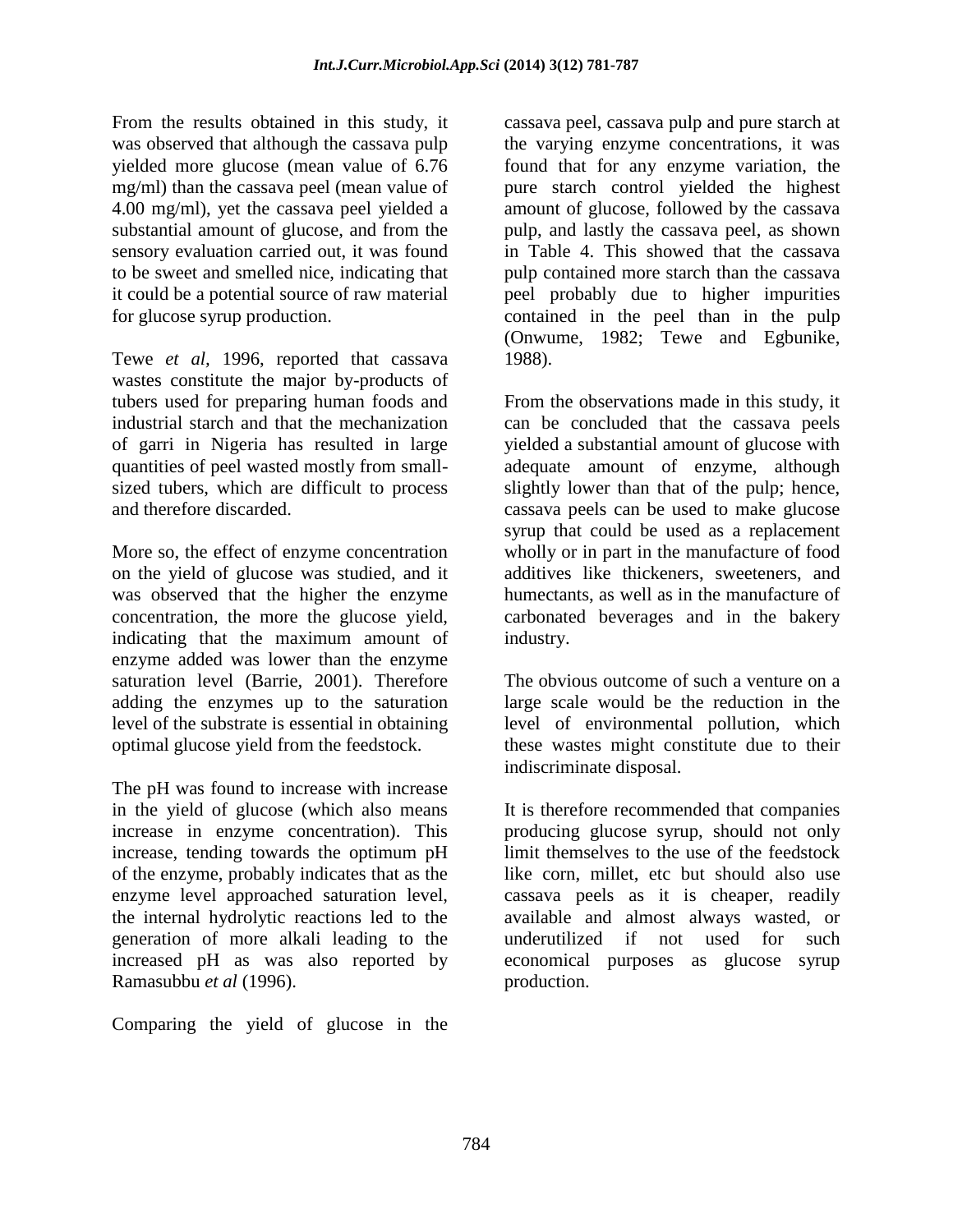**Table.1** Enzyme Hydrolysis of Cassava Peel

| <b>Quantity of</b><br>Starch(GM) | <b>Quantity of</b><br>Enzyme(IU/L) | $\mathbf{p}^{\mathrm{H}}$ | <b>Brix</b> | <b>Glucose</b><br><b>Concentration</b><br>(mg/ml) |
|----------------------------------|------------------------------------|---------------------------|-------------|---------------------------------------------------|
| 20                               | 20                                 | 4.98                      | 20.02       | 3.76                                              |
| 20                               | 30                                 | 5.06                      | 16.10       | 4.00                                              |
| 20                               | 40                                 | 5.12                      | 14.15       | 4.25                                              |
| <b>Mean</b>                      | 30                                 | 5.05                      | 16.76       | 4.00                                              |

# **Table.2** Enzyme Hydrolysis of Cassava Pulp

| Quantity<br>Starch(gm) | of | <b>Quantity</b><br>Enzyme(IU/L) | <b>of</b> | P <sup>H</sup> | <b>Brix</b> | <b>Glucose</b><br><b>Concentration</b><br>(mg/ml) |
|------------------------|----|---------------------------------|-----------|----------------|-------------|---------------------------------------------------|
| 20                     |    | 20                              |           | 5.54           | 11.20       | 6.16                                              |
| 20                     |    | 30                              |           | 5.56           | 10.04       | 6.98                                              |
| 20                     |    | 40                              |           | 5.59           | 9.20        | 7.14                                              |
| <b>Mean</b>            |    | 30                              |           | 5.56           | 10.15       | 6.76                                              |

**Table 3:** Enzyme Hydrolysis of pure starch control

| <b>Quantity of</b><br>Starch(gm) | <b>Quantity of</b><br>Enzyme(IU/L) | pH   | <b>Brix</b> | <b>Glucose</b><br><b>Concentration</b> |
|----------------------------------|------------------------------------|------|-------------|----------------------------------------|
|                                  |                                    |      |             | (mg/ml)                                |
| 20                               | 20                                 | 5.43 | 9.67        | 7.20                                   |
| 20                               | 30                                 | 5.47 | 9.01        | 7.56                                   |
| 20                               | 40                                 | 5.48 | 8.56        | 8.22                                   |
| <b>Mean</b>                      | 30                                 | 5.46 | 9.08        | 7.66                                   |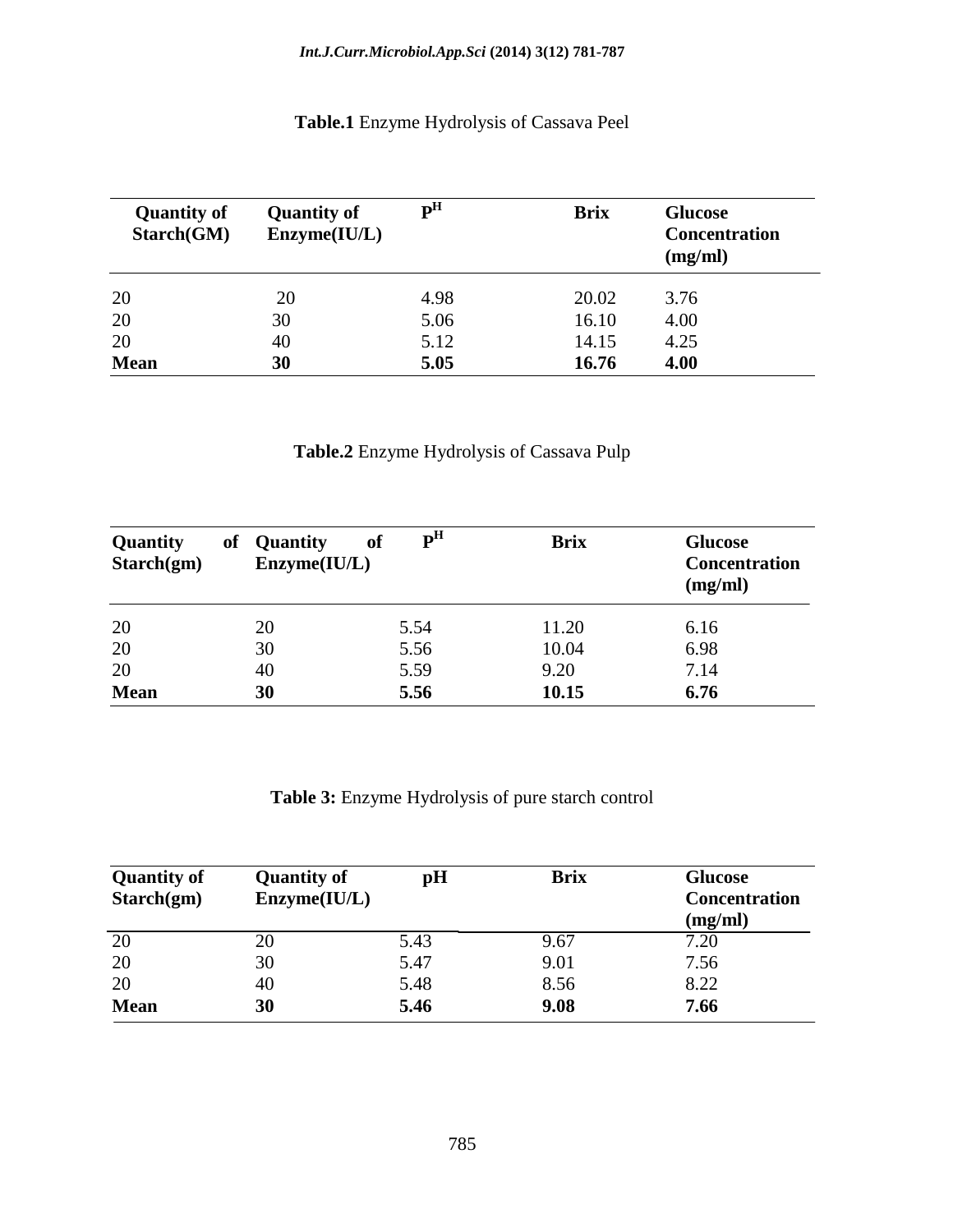| <b>Quantity of Starch</b><br>(mg) | <b>of</b><br><b>Quantity</b><br>Enzyme (IU/L) | pH   | <b>Brix</b> | glucose<br>(mg/ml) | <b>Concentration</b> |
|-----------------------------------|-----------------------------------------------|------|-------------|--------------------|----------------------|
|                                   |                                               |      |             |                    |                      |
| 20mg of peel                      | 20                                            | 4.98 | 20.02       | 3.76               |                      |
| 20 <sub>mg</sub> of pulp          | 20                                            | 5.54 | 11.20       | 6.16               |                      |
| 20mg of control                   | 20                                            | 5.43 | 9.67        | 7.20               |                      |
| 20mg of peel                      | 30                                            | 5.06 | 16.10       | 4.00               |                      |
| 20 <sub>mg</sub> of pulp          | 30                                            | 5.56 | 10.04       | 6.98               |                      |
| 20 <sub>mg</sub> of control       | 30                                            | 5.47 | 9.01        | 7.56               |                      |
| 20 <sub>mg</sub> of peel          | 40                                            | 5.12 | 14.15       | 4.25               |                      |
| 20mg of pulp                      | 40                                            | 5.59 | 9.20        | 7.14               |                      |
| 20mg of control                   | 40                                            | 5.48 | 8.56        | 8.22               |                      |
| <b>Mean</b>                       | 30                                            | 5.36 | 11.99       | 6.14               |                      |

#### **Table.4** Comparism of Glucose Yield of the Different Substrates at Different Enzyme Concentration

#### **References**

- Akinola DE and Ayanleye BC, The use of Fungal*Glucoamylase* Enzyme for theProduction of Glucose Syrup from Cassava Starch.*Acta SATECH*  1(2): 138-141 (2004).
- Barrie EN,. Enzymatic preparation of glucose syrup from starch, issued 2001-09-11, assigned to Novo Nordisk A/S, Bagsvaerd (DK). USA. 44-7 (2001).
- Central Bank of Nigeria, Annual Report 2000. 182-186 (2000).
- Dina JA and Akinrele IA,. *An economic feasibility for the establishment of a glucose industry in Nigeria*. Federal Office of Statistics, Nigeria, 2000. *Annual Report* 2000, 616-670 (1970).
- Dziedzic SZ. and Kearsley MW, Handbook of starch hydrolysis products and their derivatives. Blackie Academic and Professional, London. 65-67. (1995).
- IITA, International Institute of Tropical Agriculture, Cassava in Tropical

African Published by *IITA*-*UNICEFjoint scheme.* Nigeria (1990).

- Jackson EB, Sugar Confectionery Manufacture. Springer, Berlin. 4-5, (1995).
- Kent JA, Riegels handbook of Industrial Chemistry 8th ed. Van Nostrand Reinhold Company, New York 979- 985 (1983).
- Knehr E, Carbohydrate Sweeteners. Virgo Publishing, USA. 32-33 (2008).
- Onwueme IC, The Tropical Tuber Crops. John Widely and sons Ltd. Great Britain. 145-147 (1982).
- Peter H, Glucose Syrups: Technology and Applications. Wiley-Blackwell.22 (2010)
- Ramasubbu N.;, Paloth V,; Luo Y,; Brayer GD and Levine MJ, Structure of Human Salivary α-Amylase at 1.6 Å Resolution: Implications for its Role in the Oral Cavity. *ActaCrystallographica Section D Biological Crystallography.*52 (3): 435– 446 (1996)
- Sanjust E, Xylose Production from Durum Wheat Bran: Enzymicversus